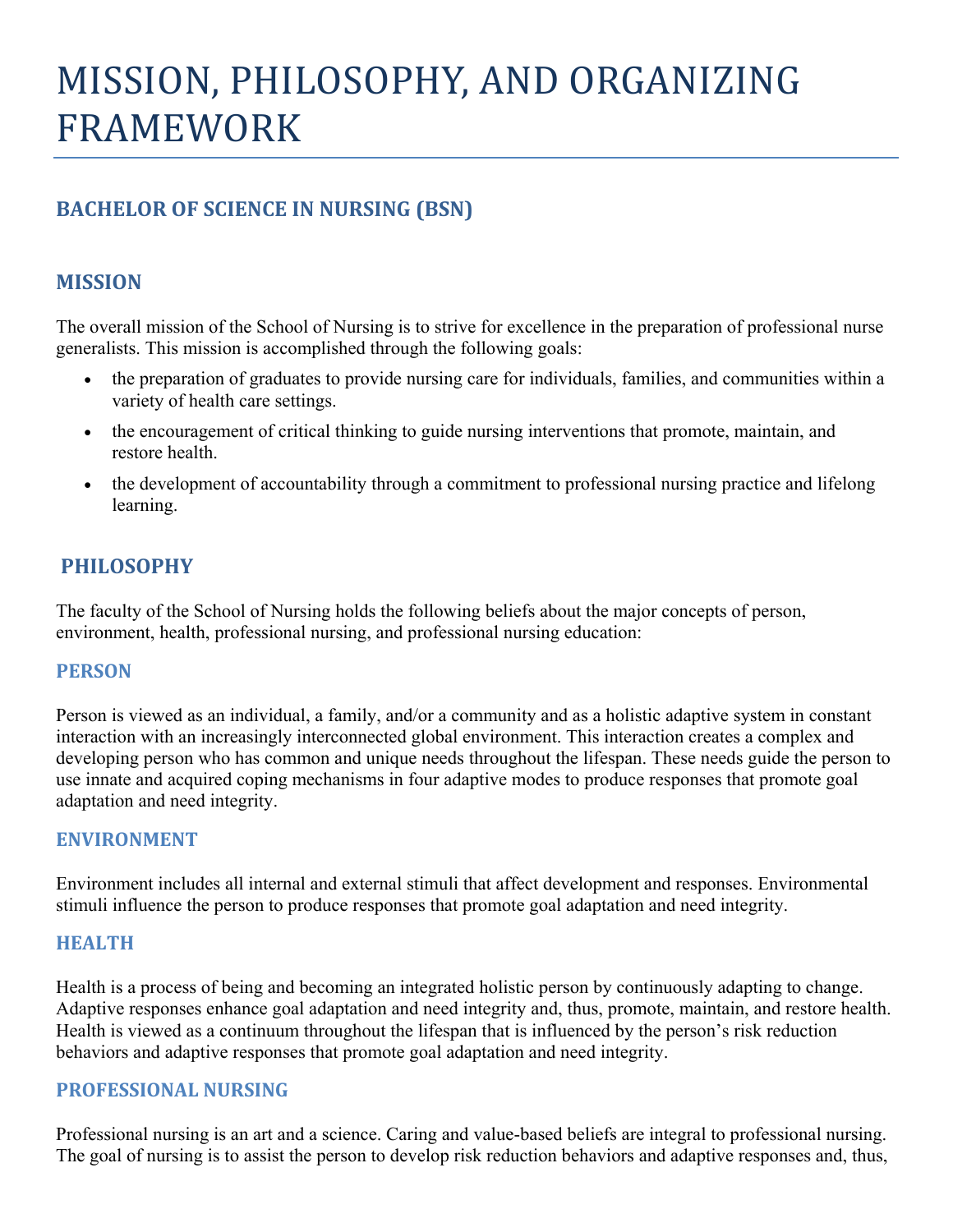promote, maintain, and restore health throughout the lifespan. Critical thinking is used to implement the nursing process in accomplishing the goal of nursing and to apply research findings that improve nursing practice. The professional nurse uses leadership skills in communicating, collaborating, and negotiating with consumers and other members of the health care team in the delivery and promotion of health services. Prepared at the baccalaureate level, the nurse enacts three major roles: provider of care, coordinator of care, and professional.

# **PROFESSIONAL NURSING EDUCATION**

Professional nursing education is based upon a liberal arts and science foundation. This foundation forms the basis for the evidence-based practice of professional nursing as a generalist. Baccalaureate education prepares students for entry level professional practice across a variety of settings with culturally diverse populations and provides a foundation for graduate study. The process of professional nursing education guides the student in the acquisition of nursing knowledge, skills, attitudes, and values. The teaching/learning process fosters mutual respect and trust, intellectual development, reflection, critical thinking, and lifelong learning.

# **ORGANIZING FRAMEWORK**

The faculty's beliefs about person, environment, health, professional nursing, and professional nursing education provide the basis for identification of strands that support the curriculum. These strands, meshed with the Roy Adaptation Model (Table 1), form the foundation for actualizing the School of Nursing's philosophy and organizing framework.

## **PERSON**

Person includes the individual, family, and/or community as a holistic adaptive system in constant interaction with an increasingly interconnected global environment. To meet adaptation goals, the person behaves purposefully to achieve need integrity in four adaptive modes throughout the lifespan. Needs and adaptive modes identified by Roy (2009) are depicted in Table 1. Adaptation goals are related to survival and development.

In the physiological mode, the way the person responds to stimuli from the environment enables the person to adapt and achieve physiological need integrity. The basic needs inherent in physiological integrity are: activity and rest, sensation, fluid and electrolytes, protection, nutrition, endocrine, elimination, oxygenation, and neurologic. When the person's physiological needs are met through adaptive responses, physical integrity is achieved.

The self-concept mode focuses on the psychological aspects and the spirituality of the person that reflect the beliefs and feelings that the person has about self. The self-concept mode is composed of the physical self and the personal self. When the person's self-concept needs are met through adaptive responses, psychic integrity is achieved.

The role function mode focuses on the roles the person assumes in society and how the person behaves toward others. Within each role, the person assumes a set of expectations that includes instrumental and expressive behaviors. When the person's role function needs are met through adaptive responses, social integrity is achieved.

The interdependence mode focuses on receptive and contributive behaviors. Two types of relationships are emphasized in the interdependence mode: significant others and support systems. When the person's interdependence needs are met through adaptive responses, affectional adequacy integrity is achieved.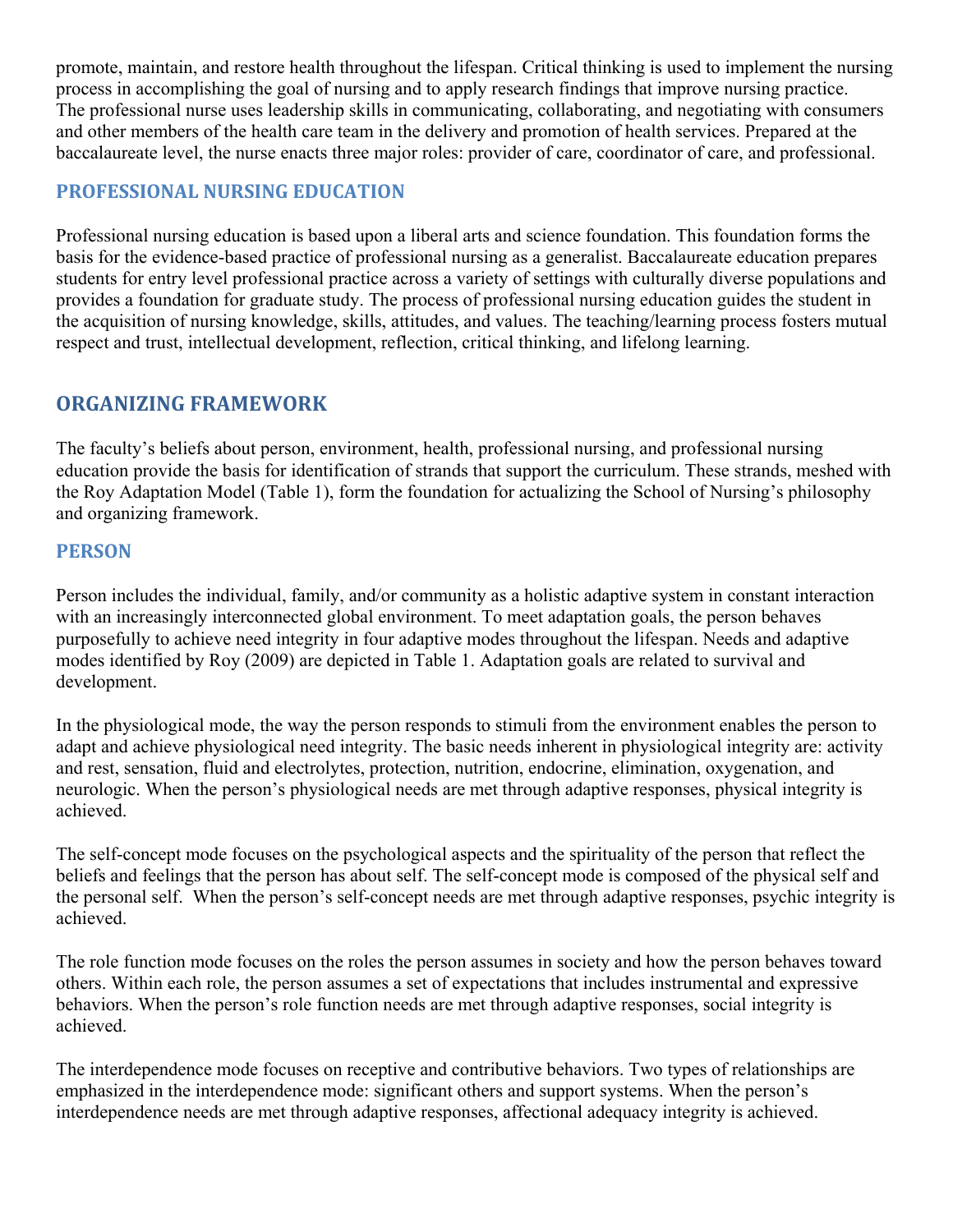## **ENVIRONMENT**

Environment is the constantly changing world in which internal and external stimuli exist within and around the person, affecting development and stimulating responses through coping mechanisms. Coping mechanisms are innate and acquired behaviors that the person uses in response to changing environmental stimuli.

Environment influences behavior, roles, values, and beliefs of the individual, family, and community. The individual shares in the creation of relationships through which knowledge, attitudes, values, and spirituality are acquired. The individual, throughout the lifespan, makes choices and sets priorities based on past, current, and anticipated experiences and, if adaptive, must act responsibly to create environmental changes that promote goal adaptation and need integrity. A family is a group of individuals bound by common and unique needs. A community is a group bound by similar needs, goals, culture, and/or geographic location.

#### **HEALTH**

Health is a process of being and becoming an integrated holistic person by adaptation in each of the four adaptive modes. Health is viewed as a continuum throughout the lifespan that is influenced by the person's risk reduction behaviors and adaptive responses to needs. Persons unable to successfully adapt have ineffective responses and are considered ill.

#### **PROFESSIONAL NURSING**

Professional nursing is an art and a science. Caring and value-based beliefs form the foundation of evidencebased practice. The goal of nursing is to assist the person to develop risk reduction behaviors and adaptive responses and, thus, promote, maintain, and restore health. Assisting the person to manage environmental stimuli through developing adaptive responses promotes health. The goal of nursing is accomplished through the nursing process. When the nursing process is implemented, the person enters into a relationship with the nurse and becomes the client. The client is the receiver of culturally sensitive nursing care.

The nursing process requires the use of critical thinking to make judgments about the client's responses and includes the following steps: assessment, diagnosis, planning, implementation, and evaluation of the outcomes of care. The professional nurse uses the nursing process to support successful goal adaptation or to identify ineffective responses and design a plan of care with the client to promote goal adaptation and need integrity. The professional nurse enacts three roles: provider of care, coordinator of care, and professional. Enactment of these roles requires collaboration and negotiation with clients and other members of the health care team.

The provider of care role requires assessment of client behaviors at various developmental stages and identification of adaptive or ineffective responses. The nurse uses assessment data in collaboration with the client to establish nursing diagnosis(es), goals and priorities using research-based evidence.

Based on assessment data, the nurse designs and implements culturally sensitive care through therapeutic nursing interventions that promote, maintain, and restore health. The nurse and client evaluate the outcomes of care for effectiveness in promoting adaptation.

The coordinator of care role requires collaboration with the client and members of the health care team to provide comprehensive health care services. The coordinator of care role includes: (a) evaluation of strategies and resources to initiate changes that improve nursing practice and the health care system; (b) delegation and supervision of client care activities; (c) managing health care technology to improve outcomes of care; and (d) understanding the effects of population-based planning on the heath care system.

The professional role requires assuming responsibility and accountability for providing holistic care based on established American Nurses Association (ANA) Scope and Standards of Practice (2010) and the ANA Code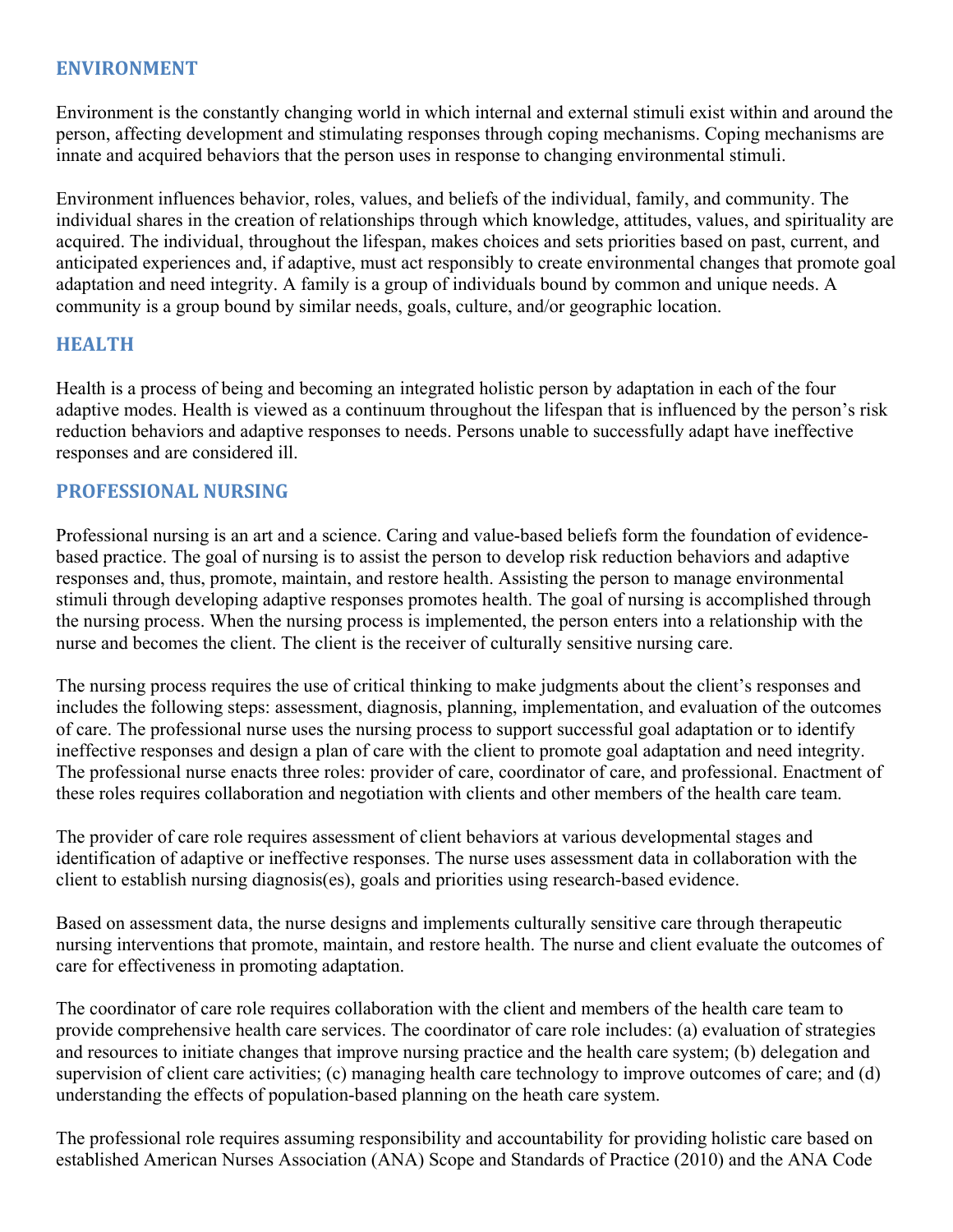of Ethics for Nurses with Interpretive Statements (2012). Professional role responsibilities include: (a) using leadership and management skills, cost-effective strategies, and knowledge of the political and legal system to communicate, collaborate, and negotiate with members of the health care team and consumers to improve health care; (b) lifelong learning through continued personal and professional development to promote excellence in nursing, (c) involvement in community service; and (d) application of research findings to improve nursing practice.

# **PROFESSIONAL NURSING EDUCATION**

Professional nursing education is a process that guides an individual in the acquisition of nursing knowledge, skills, attitudes, and values, and preparation for professional nursing as a generalist across a variety of settings with culturally diverse populations. This process is best accomplished in an institution of higher learning where the individual has access to diverse academic disciplines and behavior changes can be validated. In collaboration the teacher and learner initiate, direct, and are accountable for meaningful learning experiences. The teaching/learning process fosters intellectual development, reflection, critical thinking, and lifelong learning. Teaching and learning are based on the beliefs that each is a process of intellectual inquiry and is implemented through mutual respect and trust, effective interpersonal relationships and communication. The teacher facilitates learning by using various strategies based on the UAM School of Nursing Teaching/Learning Principles. The individual progresses from simple to complex levels of learner behaviors. Evaluation of nursing education includes assessments of learner, teacher, and program outcomes.

Table 1

## **STRANDS WITH OUTCOMES**

At the completion of this program, the graduate will be prepared to:

| <b>STRANDS</b><br>Critical Thinking | <b>OUTCOMES</b><br>1. Formulate judgements using a problem solving<br>process that is goal directed, ethical, and based<br>on standards of professional nursing practice.                                                                  |
|-------------------------------------|--------------------------------------------------------------------------------------------------------------------------------------------------------------------------------------------------------------------------------------------|
| Research                            | 2. Reflect critical thinking to critique and apply<br>research findings in nursing practice.                                                                                                                                               |
| Nursing Process                     | 3. Use the nursing process to provide therapeutic<br>nursing interventions that promote, maintain,<br>and restore the health of culturally and<br>ethnically diverse individuals, families, and/or<br>communities throughout the lifespan. |
| Leadership                          | 4. Apply leadership and management skills to<br>provide cost effective quality health care,<br>implement and support change, and serve as a<br>client advocate in a variety of settings.                                                   |
| Communication                       | 5. Communicate and collaborate with members of<br>the health care team and consumers to provide                                                                                                                                            |